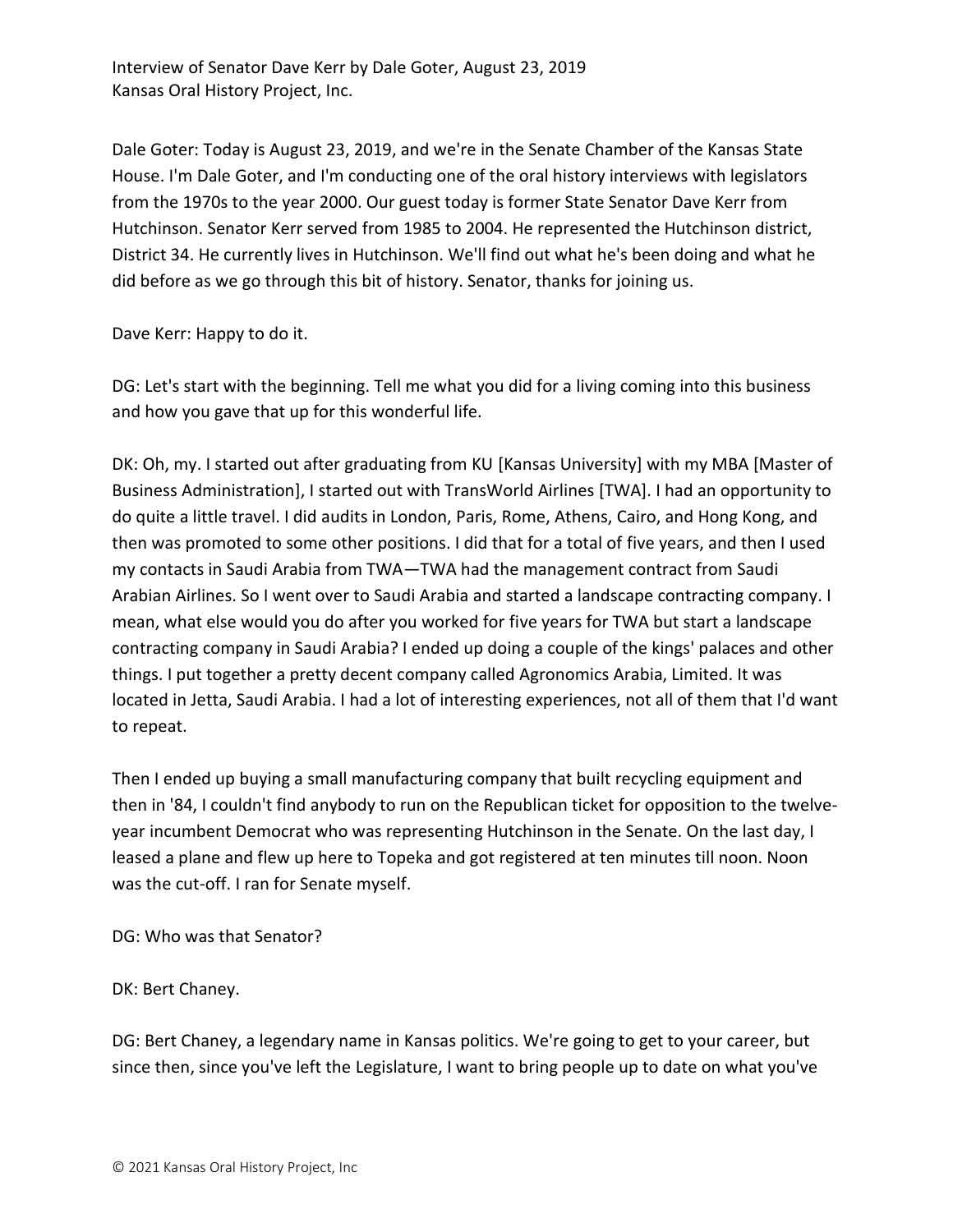done with your time. I know you've been active in Hutchinson civic affairs and a little bit of political history that was added on at the end of your legislative career.

DK: Not a lot. I spent a couple of years putting together, along with a few others, some investment for an ethanol plant, and then I also did five years as the president of the Hutchinson Reno County Chamber. During that time, we recruited Siemens Wind Nacelle Manufacturing. That's their only North American plant. It employs about 300 people there in Hutchinson, a real good plant, and a few others. Those were kind of the highlights of that fiveyear stretch.

Since then, I'm still the chairman of the board of the ethanol plant, and I have quite a few other investments in the area as well as other places.

DG: You're still working on your golf game, I assume, along the way.

DK: I do play a couple of times a week. I have golf groups, and I do believe these are probably the crookedest games in the state of Kansas.

DG: I hope that doesn't reflect on your legislative history. Let's go back to the beginning. That was an interesting era. You said you came in in '85. We were talking earlier about that kind of kicked off a new era for Kansas on some of the social issues of the day, gambling, liquor. You were there at that cusp. Talk about what kind of an agenda that was and what you thought had to get done.

DK: It did dominate during that period. I was a little bit unusual for someone who had been supported by the Chamber of Commerce and other business people in that I had concluded that I wasn't going to be a part of voting for liquor by the drink. I opposed it, not vociferously, but I was on one side, and my brother Fred, who was in the Senate already, he had been there eight years, was on the other side of that issue. At the time, I thought that was kind of awkward. You know, it really paid dividends for me because people immediately came to the conclusion that I was not just Little Fred Kerr. I was actually my own person and would go my own way on issues. Having that liquor by the drink issue, and I do believe it probably came out the right way in the end—

DG: I was going to ask you, your opposition to it was based on personal conviction or political—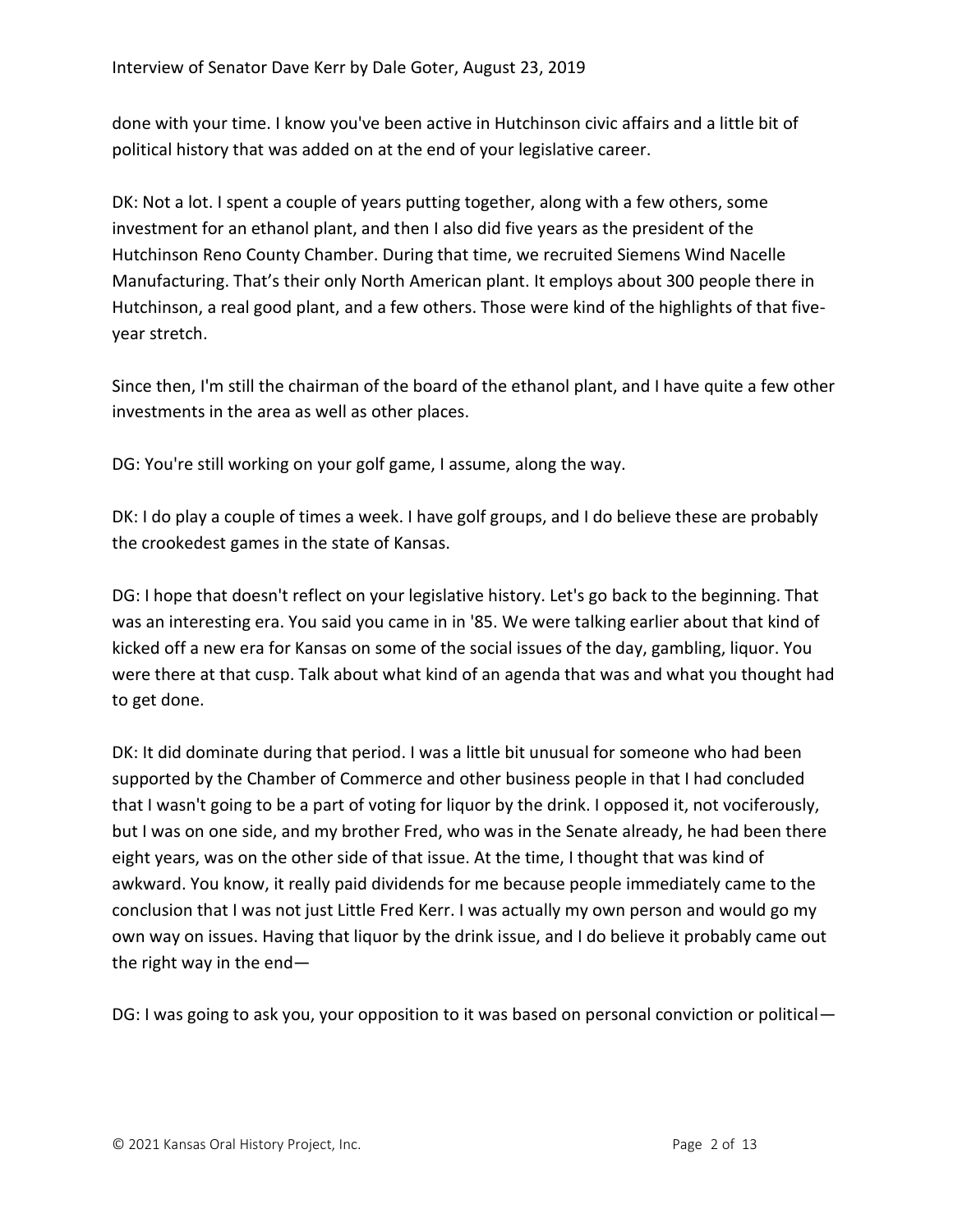DK: No, it was personal conviction. I believe that we had more than enough traffic accidents due to liquor as it was, and that this would add to it. I'm not sure whether it has or not in the end.

DG: Looking back in your rear view mirror, it didn't play out as badly as the negatives said, but was it a positive thing for the state?

DK: I think probably it was. Our laws needed to be modernized. So it probably worked out favorably. We also, of course, had at that same time the horse racing issue. Our people in Hutchinson wanted to have racing in the fairgrounds. In the end, we were not one of the chosen sites for that, but that and the lottery, all those things were going on during that period. The gambling thing, states have become much too reliant upon gambling revenues. Still they have also provided some benefits as well. I was particularly interested in economic development, which I think we'll get to pretty soon. But that provided some funding for economic development.

DG: Kansans had an opinion obviously at that time, but it must have changed. Kansas became more liberal with regards to the social issues perhaps. We had an interview earlier with Senator Ed Reilly, the former senator from Leavenworth. We talked about the role that [Rev.] Richard Taylor played in that era. He was still functioning when you were there, a remarkable man. He led the United Methodist constituency. He could trigger a phone barrage in a minute. As I recall, they passed the bill when he was out of town, a kind of a convenient solution.

DK: I think that's true. Yes, he was colorful. He could be abrasive as well. I remember asking him, even though I was on the same side of the issue that he was, I can remember asking him to leave my office because he was just being—he was telling me how I had to do something, and I didn't think I had to do it, but I was willing to be convinced, but I was already convinced on that side. Even though we were on the same side, I found him a little difficult, but you're right. He commanded the forces, and he could cause some issues for you.

DG: He was the Twitter account of the day. Social media is a big deal now. Back then you didn't have that. How did you make sure you were on the same page as your constituents? How did you work at that kind of communication?

DK: People utilized the phone more at that time, not the phone in your pocket, but you're phoning to your office. I think that was part of it and then actual letters. But letters were so much more polite than emails are. When we finally got to emails and how really nasty the emails you would get were compared to a letter that they had to put down on paper, and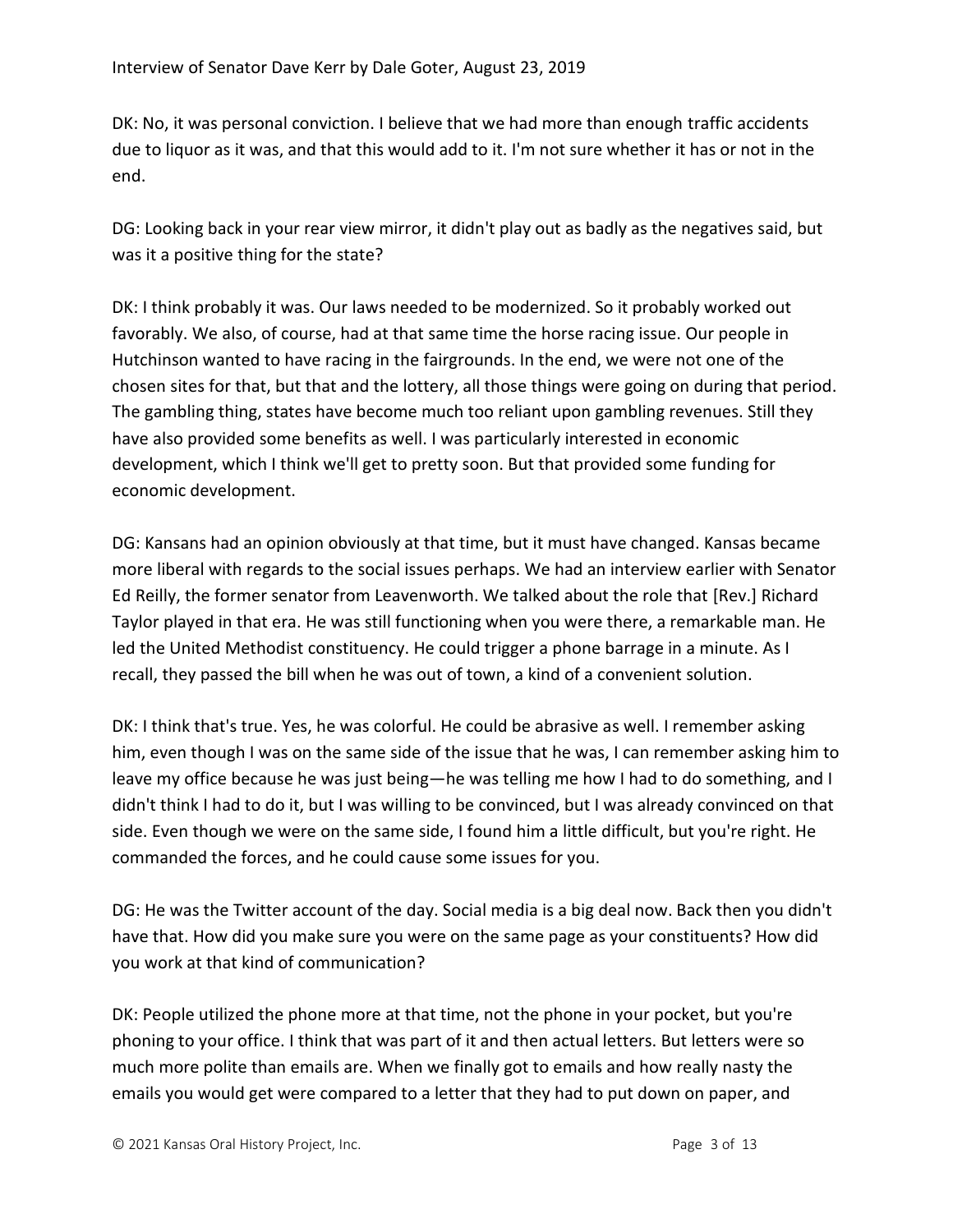they'd see it and so forth, there was no comparison to the tone of letters that were written, and the emails that replaced them.

DG: That probably changed the way the debates were conducted up here. When that civility changes, that changes the way legislators react probably.

DK: It does some. I've always been a huge supporter of the tradition in the Senate of referring to other senators by their county. I think that lowers the tone some, too. You can say, as they do over in the House, "Tom, you're just full of it. You're way off. This is a terrible idea." When you have to say, "The Senator from Leavenworth is mistaken about this," it lowers the tone, and it keeps things on a more even keel. I've always believed that whoever came up with that among our forefathers was very insightful in coming up with that tradition.

DG: That's an interesting point about that change in the style from letters to email that people probably don't appreciate. That's the value of talking to people like you. Let's talk about the agendas that were important to you in that era. I was a reporter here at that time, even through public TV or the Hutchinson News, Harris News Service.

DK: And you did a good job by the way.

DG: Thank you, sir. I always associated you with economic development. That came on the stage in the mid-eighties. For reporters it was kind of a joke that every bill all of a sudden had an "eco-devo" tag, no matter what it was about.

DK: That's true.

DG: And eco-devo impact. What prompted you to go down that road and what did you get done?

DK: My friend, Senator Wint Winter [Winton "Wint" Winter, Jr.] was the initial—

DG: From Lawrence.

DK: From Lawrence, was the one who kind of got things started. It was my good fortune, Wint had been here I think just two years. He came in in a midterm. He'd been here two years, had a little bit of seasoning. Then I came in in '85, and he was wanting to gear up and do economic development. Well, I was certainly ready to do that. Let's go do economic development because I think we do a terrible job of economic development.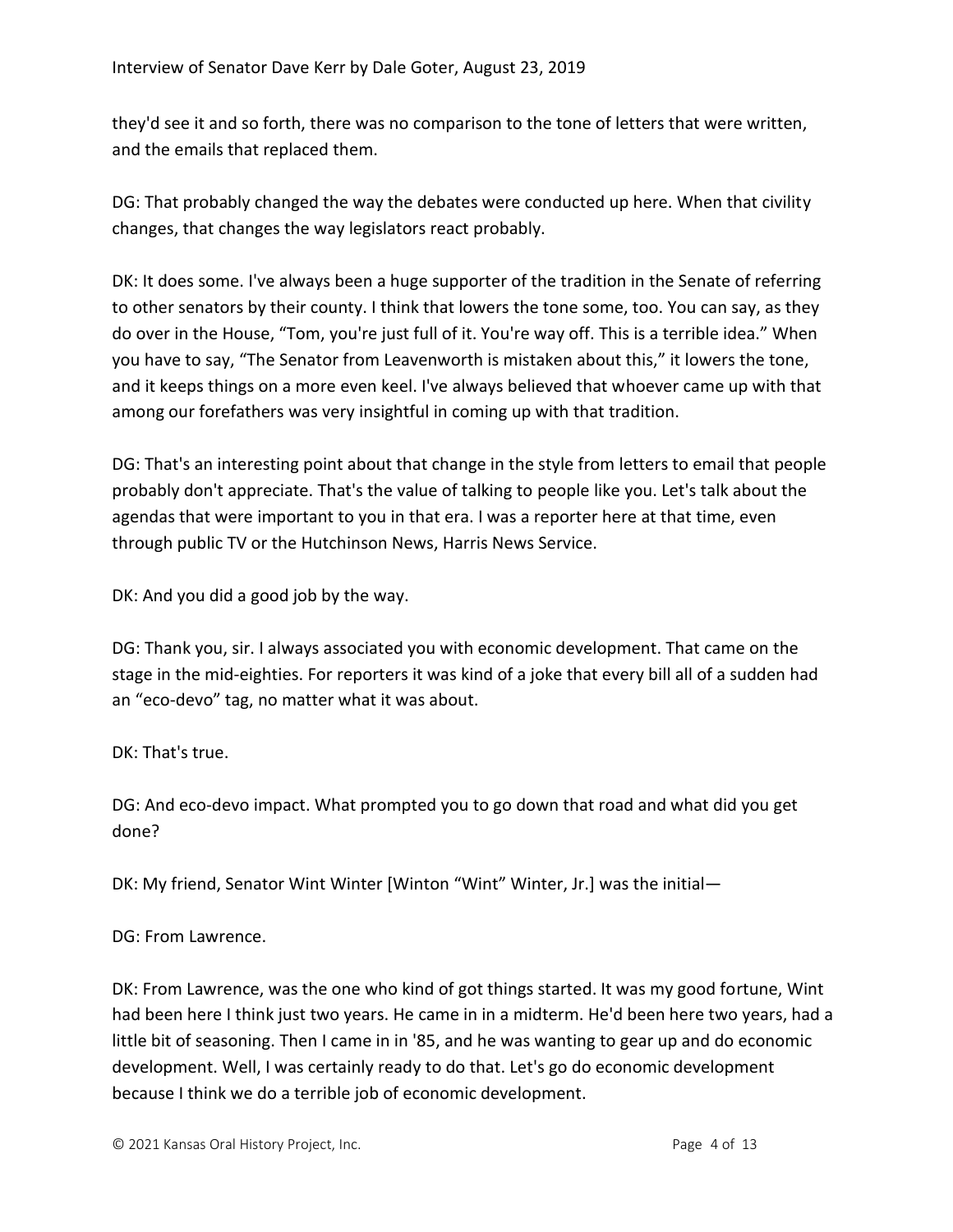DG: What did that mean? When you say you were going to do economic development, what did you have in mind that would take place? What would be the result?

DK: In the big picture, it was that we just needed to be a lot more aggressive, a lot more attuned to that, to developing businesses, but also what I think we had completely ignored, and some states were benefiting from, was entrepreneurs and doing things that would make entrepreneurship easier and less perilous. Such a high percentage, I think we used to use the phrase that 80 percent of new businesses fail. That's not a good thing. They're not all that bad. It's that there's just a lot of impediments to making a new business work. We ought to make it easier.

A lot of them fail because they don't have the ability to raise money. Well, the ability to raise money, and the ability to operate a business may not be the same set of skills, and so we shouldn't let your inability to raise money—we should have maybe an industry of seed and venture capital, that kind of thing.

DG: You had to sell the concept that the government is going to play a role that it wasn't playing before in spurring that kind of economic activity. Was that the battle that you had to fight with your fellow senators?

DK: That surely was a part of it. You're right. Not everyone thought that government should be involved in these things. But they had to acknowledge that we're not being very successful right now. If this problem is going to get solved, who else is going to solve it? In the end, we were fortunate to be able to convince enough of our colleagues to get it to happen.

DG: We talk about what left a mark. That evolved into Kansas, Inc. There's been a huge battle in the Legislature here in the last few years. It got kind of a bad reputation. Some people got in charge of it. Did things go awry there?

DK: I didn't follow it all the way through after I left the Legislature. Kansas, Inc. was supposed to be kind of the planning, the big picture folks on economic development. And KTEC [Kansas Technology Enterprise Corporation] was much more of the tech, implies what it was doing. It was supposed to be supportive of technology companies, the development of new technologies, and I think it did that. I served on the board of KTEC for several years, and it's interesting that if you were to go around the economic development circles of Kansas City, well, the Johnson County side of Kansas City, perhaps even over in the Missouri side to some extent and Wichita, the people that you will find doing that today are people who were interns or staff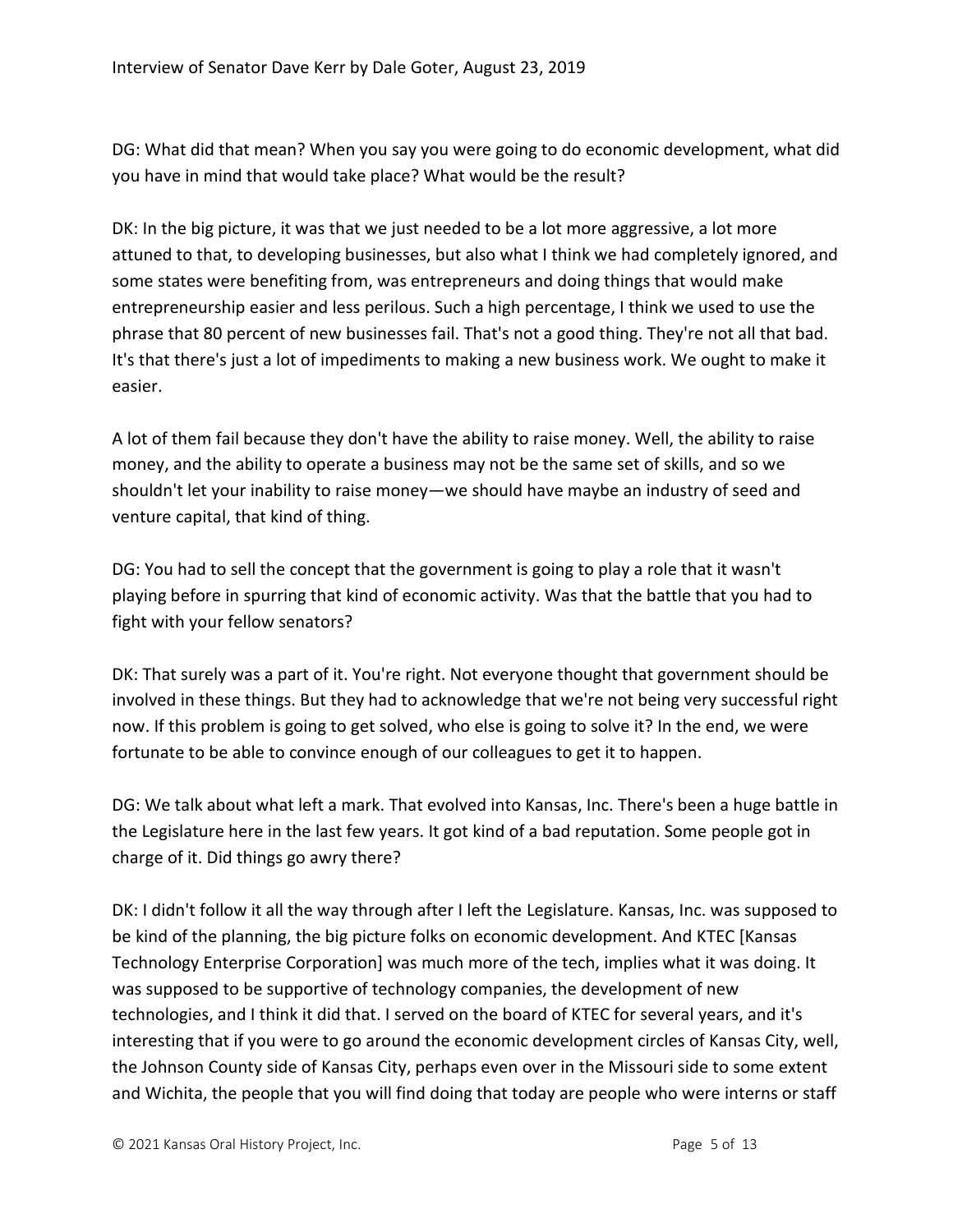people for KTEC [or] Kansas, Inc. during the early days of the economic development effort here and successfully.

We have some nice and successful seed and venture capital operators in Kansas now. We did not have that industry, and that is resulting in some start-ups that are making a lot of sense and people making good money and becoming serial entrepreneurs, doing one project after another.

DG: I've been in Wichita since 1989, and I know down there, there were some folks there who thought that Wichita missed the boat in that era.

DK: They did a little.

DG: They just weren't aggressive about going after the money as the Johnson County folks were.

DK: I think there's some truth to that. I don't think it's that pronounced. I think Wichita has benefited, too. There's seed and venture capital down there as well.

DG: Other things that changed the face of Kansas? Education is something that happens every year, changes the face of Kansas every year. You were Chairman of the [Senate] Education Committee early on. The battle then is different than it is now. It's been in court forever now about funding education. What was the battle you were fighting then?

DK: A lot of it was the inequity that existed between wealthy districts and districts that were not wealthy at all. There was also the rural/urban component as well. Of course, rural areas thought that the urban schools were getting a lot more money, and certainly areas that had great wealth could have a small mill levy and still have plenty of money, and those areas that were poor would have a large mill levy, and it still wasn't enough to produce money enough to operate their schools.

It's not surprising that in, I believe it was '92, Judge Terry Bullock said, "Your school finance formula is not constitutional. It's not providing some degree of equal opportunity for education, and you need to correct it." That set off a huge amount of work, but in the end, I tend to think that we recognized most of the issues that were involved in coming up with a quality school finance program. You could talk about some tweaks that might make it better. But the fact that it has endured until now from '92 until 2019 and no signs of going away, I think that says you did a reasonably good job of recognizing the factors.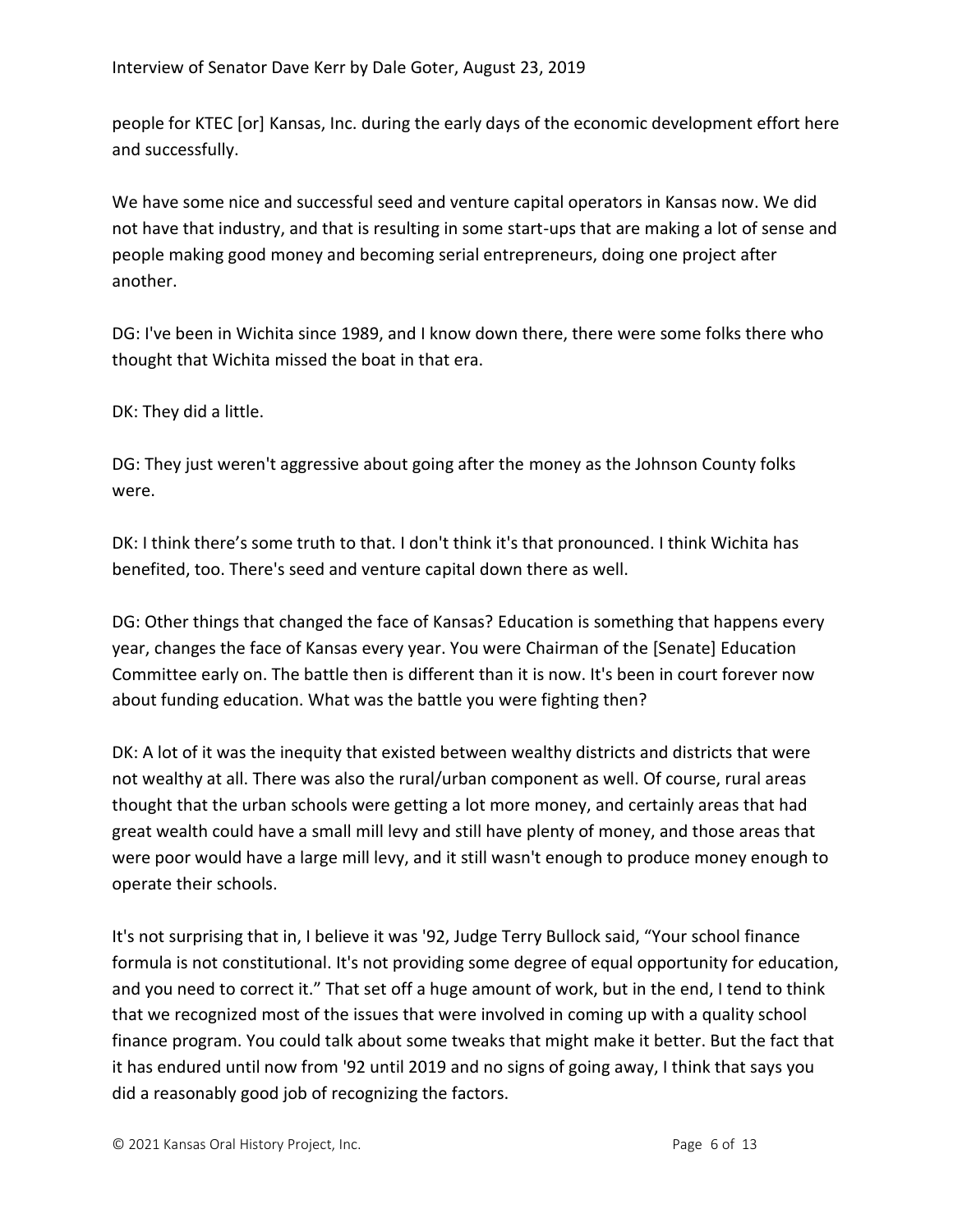DG: And we talk about the things that had a big impact. You're right. The difference between the rich and the poor, at that time I was in public TV, and we did a documentary. We went to Galena, Kansas, which is in the southeast, horribly poor.

DK: Very poor.

DG: And you go to Johnson County, you go to Hugoton, where there's a lot of energy money and income money. When you go on campus, you've seen I assume a lot of spending in those lesser districts, and that equalization thing did take place to some extent.

DK: It did. We did a later tweak to that on capital improvements. I'm not sure that we didn't overdo that a little. I think it may have encouraged school districts to spend a little money that they didn't have to spend because when you would hear their pitch to their voters after that bill, they would say, "Oh, we really need to go get this because if we don't, somebody else will just get it. We need to go get this funding. It's going to be paid for 50 percent by the state." That isn't what you want to hear. You want to hear, "We've really got to have this. These are the problems that we've got today with our facilities, and we need to do this step."

That became not really the argument that took place. I don't know that we did that just right, but I think the overall school finance formula, just the base state aid per pupil and the enhanced budgets [local option budgets] that you were allowed to do and so forth, I think that made a lot of sense.

DG: In addition to changing the quality of education, it dramatically changed that concept, you pay for what you can afford. Poor districts couldn't afford much. They didn't have much. They had a huge bill levy. With that change, you really—that's a very, I want to say Socialistic thing, but it took the government collecting all the money and spreading it out more even.

DK: I'm glad you didn't say it was Socialistic.

DG: But in principle, that was a major change.

DK: It was a major change.

DG: The rich were going to help the poor.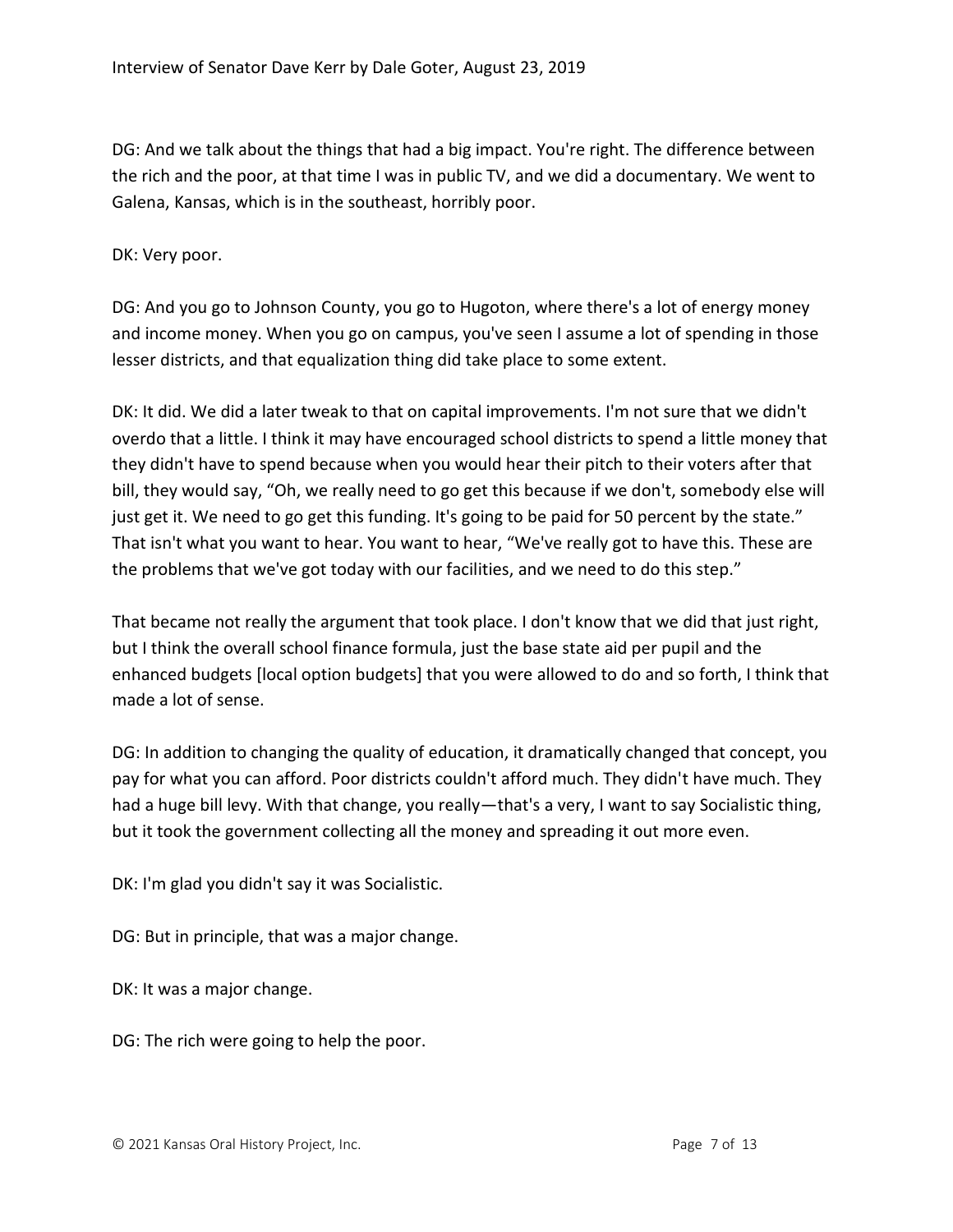DK: The areas that were more wealthy, such as Johnson County, there was a lot of resentment to what was done in that school finance formula in Johnson County. They didn't think they were allowed to spend what they wanted to spend on their schools. To their credit, they had built much of the attractiveness of Johnson County right there as a Kansas City suburb. They had been very successful in making their schools attractive and thereby developing. They had good reason to want to protect what they had done.

DG: That did fit into your economic development strategy that good schools in Johnson County meant money for the economy.

We mentioned briefly the multibank holding company. As a reporter, I barely understood it because it involved high finance and how banks are governed, but it was important at the time, and I know tremendously controversial in the industry. What happened there?

DK: It was. It allowed, for the first time, banks -- a bank-holding company-- to hold more than one bank, and thereby they could affiliate a lot easier. It wasn't possible for banks to affiliate under one corporate structure. Of course, the ones that wanted it were like Bank Four in Wichita, and the ones that didn't want it were largely the small community banks, the very small community banks who thought this would lead to more competition for them in this little town.

What really came out, and I won't use the name of the banking family that was so very opposed to it. They had the ear of the Chairman of the financial services committee, banking and financial services [Senate Committee on Financial Institutions and Insurance]. He was just so opposed to it because this would be just awful. They were among the first to sell out when the opportunity arose. They made many millions off of the change in the law. I think a lot of other people who were opposed to it ended up doing the same thing.

The banks were, many of them, simply too small to deal with the technology improvements that were going to have to be made. The investment in technology was going to be huge, and also the investment was going to have to be made to deal with the regulation because bank regulation has gotten tougher and tougher. I happen to sit on a bank board today. That regulation is just so costly. Some of it is very necessary, not all of it, but some of it is quite necessary, and small banks can't afford it.

DG: Let's step away from the hard-core issues and talk about the people at the time and the nature of leadership and how the institution was governed, what you did to get things passed. You've stayed fairly close to the process over the years. When you look back, people that stood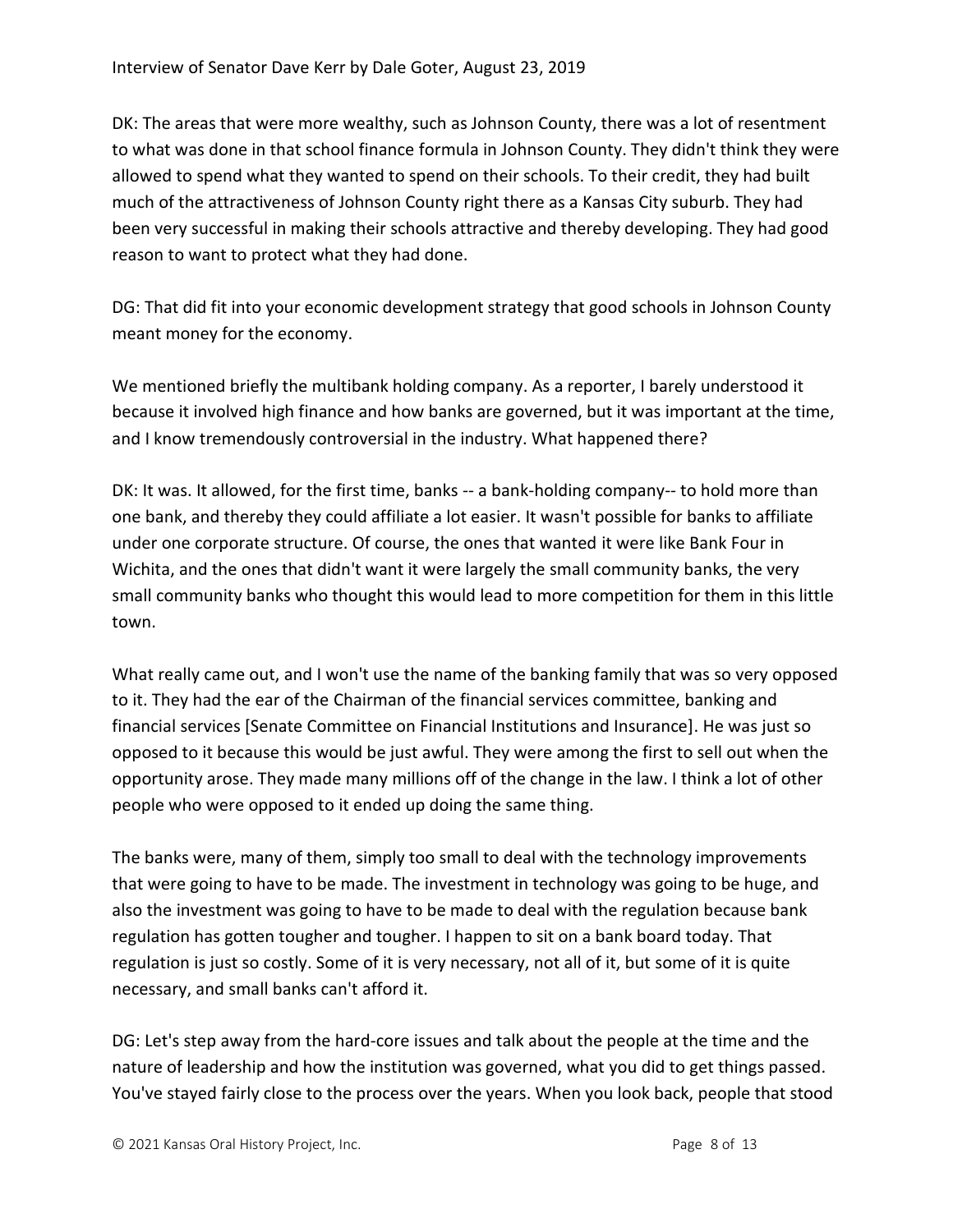out, instances that stood out, we were talking earlier about the KU Hospital issue as one that, how people got things done on that one. Talk about how that happened and the players involved.

DK: That was an interesting one, the fact that the benefits of it are so evident today makes it a particularly satisfying project to have worked on.

DG: What was it, for the folks that don't remember it? What was on the table?

DK: What was there was the KU Hospital there in Kansas City—it's on the same campus as the medical center. The training, the university, KU University that has the training at the medical center and then the hospital, KU Hospital are on the same campus. Well, nobody had ever thought about, did they need to be under the same university's guidance, but I can remember being in the Ways and Means Committee, and they would come in and say, "We need to buy a lithotripter." I think it breaks up gallstones and so forth. We would sit there in Ways and Means and debate whether KU Hospital needed a lithotripter. We hadn't ever heard of a lithotripter five minutes earlier, but now we're the ones deciding whether KU Hospital should get a lithotripter. How ridiculous.

Chancellor Hemmenway came to me when I was chairman of Ways and Means, and he started describing spinning the hospital out from under the state and putting it under its own independent board. They would not need to have subsidy. They weren't getting subsidy, but they were about there. Everything was going downhill. The hospital was not clean. It wasn't up to date in equipment. They hadn't built any new buildings. It was just on the terrible decline. I'll throw this in. They employed about 3,000 people at that time. This was in 1997.

At the start of the '97 session, he came to me and said, "This is my suggested solution to this." He talked only for about a minute before I thought, "That's a great solution. I'm with you. Let's do this." In the Senate, I became the person that was going to help him carry this through. Well, we drafted the bill, and we got it through the Senate in good order, no amendments and so forth. People liked the idea. Then it went over to the House, and they attached three amendments that all of them were very offensive. The House just does that. One of them was an abortion amendment that didn't fit at all, and then the other two, I can still remember the two legislators that put them on. None of them were actually acceptable.

It gets down to the last night of the session, '97, and we've passed every other budget. We've passed the budget. We've done everything, and we're back in. Dick Bond, he was president of the Senate. We're back in there in his office, negotiating. We negotiated until 2:30 in the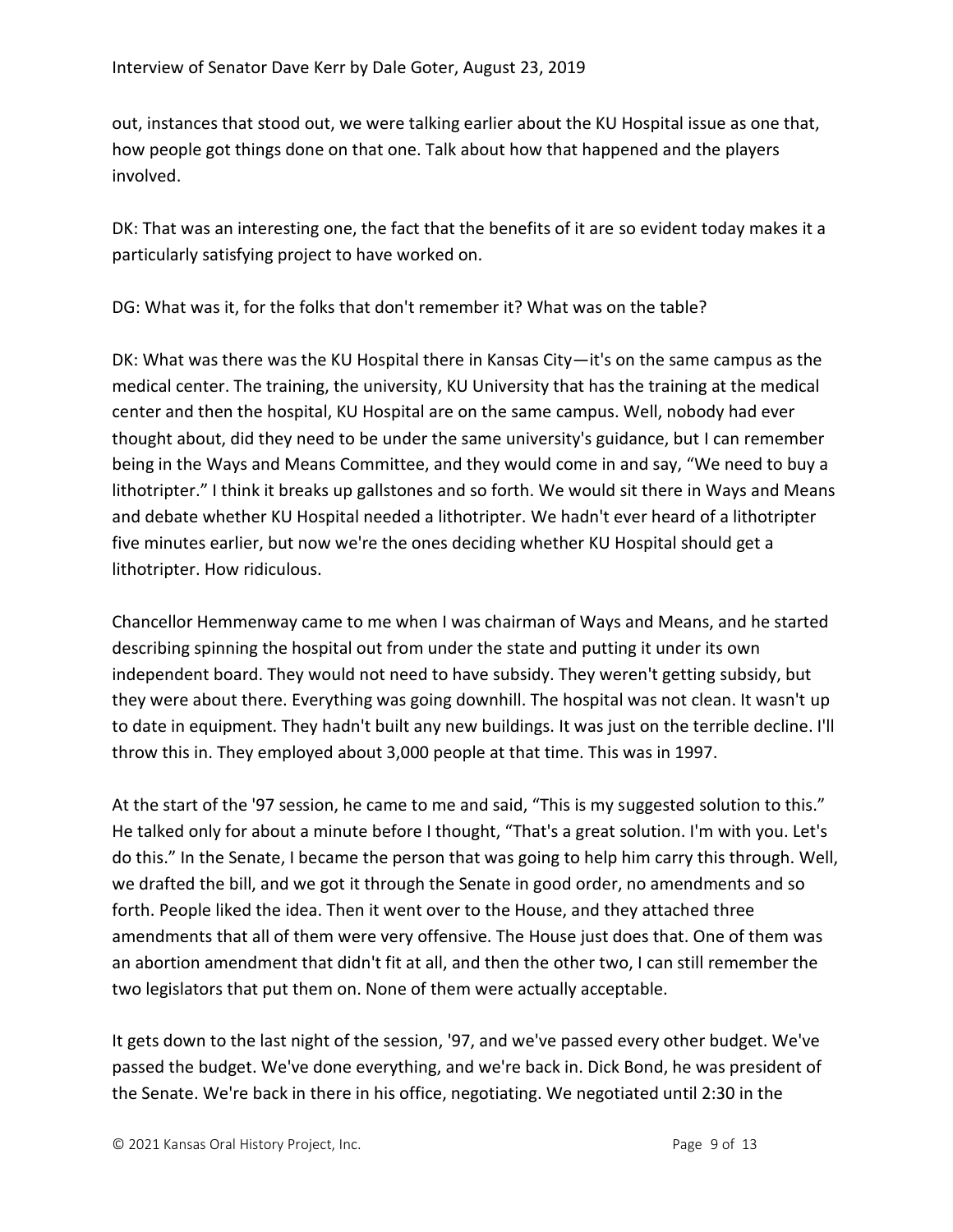morning. Those guys, none of them would back off of their crazy amendments. Dick finally said, "Dave, it's time to go home." I was so disappointed. I was going to stay there all night. I wasn't going to give up. It was a good bill.

We went home for the year, and to Chancellor Hemmenway's credit, during the summer, he went to those three guys, and worked and worked on massaging things that they could do to make those amendments somewhat acceptable. We passed it the next year, and today KU Hospital is recognized—every year they're on the US News and World Report Top 50 hospitals. They're among the top teaching hospitals. They have a better cancer record than M. D. Anderson. They have built numerous new buildings and just as a measure of how big they are now by comparison, they employ 11,000 people compared to the 3,000 they employed at that time. So it has been a huge success that that bill paved the way to do. That's one of our really big successes.

DG: One of the things that transpired in this era is the evolution of the conservative movement, ultraconservative. It evolved into three parties at that point, the Republicans on one side and the other Republicans and the Democrats. As you saw that unfold, what was on your mind? What did you see happening? What played out from that?

DK: I didn't think it would be as destructive to the Republican Party as it has been. It has truly become a major split, and for the last several years, the ultraconservative or the religious conservative or however you want to term it, has certainly been in charge, has run the Kansas Republican party. A lot of us thought we were good Republicans, and that we were conservative—I voted no on more spending than lots of people.

DG: I never thought of you as a liberal. I must tell you that.

DK: I still have people at home tell me, "I thought when I first got to know you that you were the most conservative guy I've ever met," but that's not how I'm viewed today. It's not really about spending. We could be conservative on spending and not be conservative on these social issues. That's what really changed, social issues, especially the issue of abortion, began to drive the Republican agenda and really created quite a split here in the Senate.

My observation would be that whereas we were competitive with the Democrats, and we certainly had the advantage number wise. We had a significant advantage. There wasn't animosity. For the most part, we got along very well. In fact, some of the people that I competed with are today some of my best friends from the Senate days, people like Mike Johnston who was the minority leader of the Senate and then Frank Gaines who is now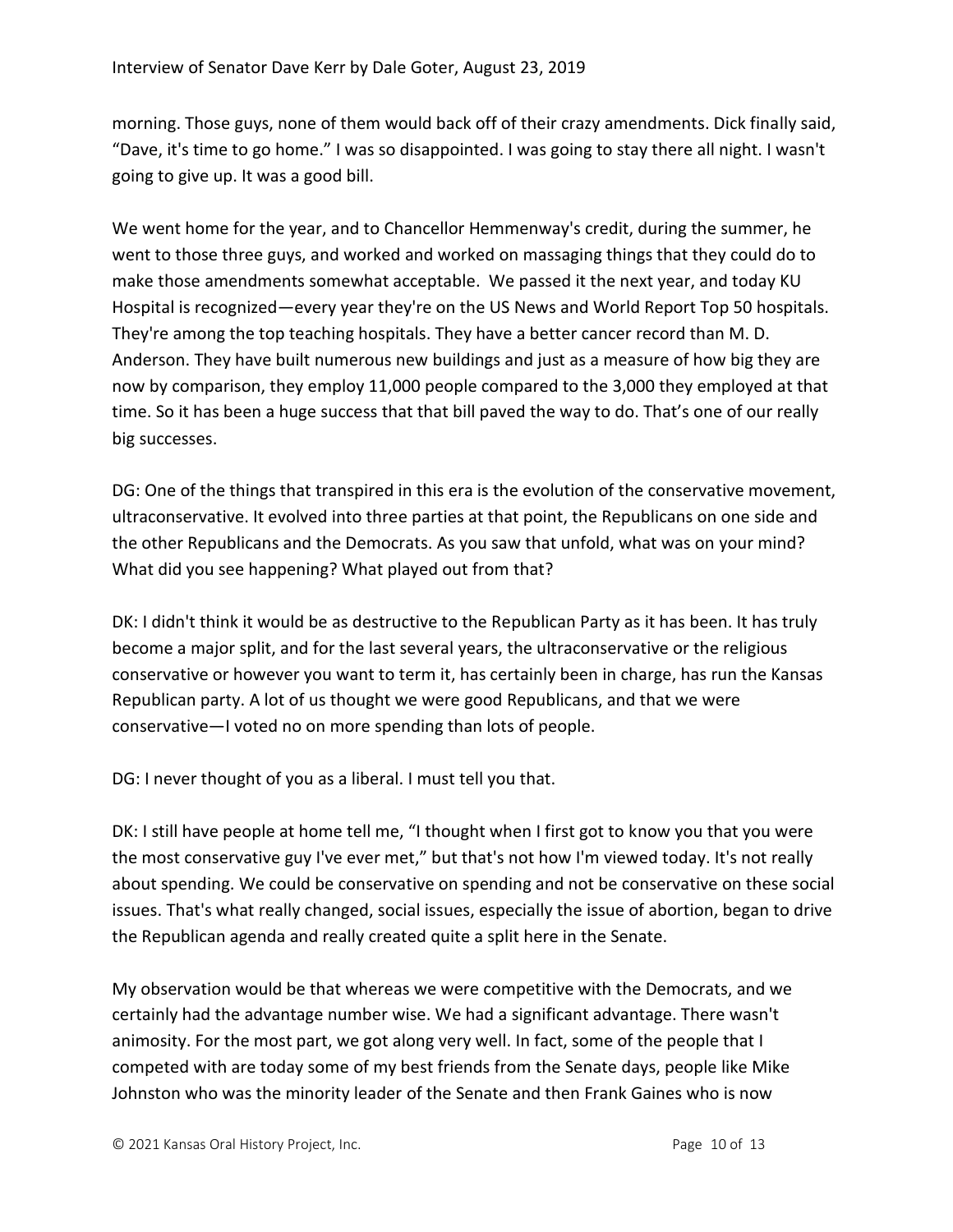deceased. He is the one that I competed against in my first major bill that I carried for the which I think was branch banking. Frank was very opposed to that, and we went toe to toe for hours and hours here on the Senate floor, and he became—he was the older Democrat. I was the young Republican in those days, and we became great friends.

DG: I got here in '82 as a reporter. There was a very strong social climate. People socialized a lot, the legislators that you mentioned. That seemed to change by the time ten or fifteen years later, pretty much after that conservative revolution. It didn't seem like as sociable a place at that time.

DK: That's the way it seems to me today, but I'm not here. I don't think the two parts of the Republican Party really even socialize very much.

DG: That movement you could say culminated with Sam Brownback in that he brings to the table a very ambitious tax package that's kind of on the backs of social conservatism. It seemed like maybe that was the plan in the beginning. You get social conservatives on board. It fits into a very specific tax policy. There's some merit to that observation.

DK: I think so. He was a disciple of Arthur Laffer. He even hired him as a consultant to come in and tell us how to cut taxes. I think his trickle-down theory might possibly work at the national level, but it makes no sense at a state level, no sense at all. They were going to cut their way and take money from everything, including highways, which we'd made quite an investment in, but in every other area, too. They dismantled all of our economic development efforts, and I'll even tell you one story that I became aware of because one of my sons worked for one of the companies involved. They wanted to sell off one of the companies that KTEC had invested in. This company was doing quite well. The other investors who had invested in that sold their stock at, I believe, eleven times what they had put into it. So a nice deal.

The state approached them and said, "We want to sell out. We want to sell it back to you." They said, "Our other investors had a nice gain." [The state said,]"We don't want that. We just want our money back." They didn't want it. They didn't want the deal to look like it had worked. They just wanted their money back. They didn't want to get eleven times their money because that would look like this program had worked, and here they were dismantling it. That's the kind of silly stuff that was going on at that period.

DG: The [Kansas Board of] Regents underwent considerable reform during that period of time. I know you're independently involved in that. That's another thing that you recognized today, the impact that you did then.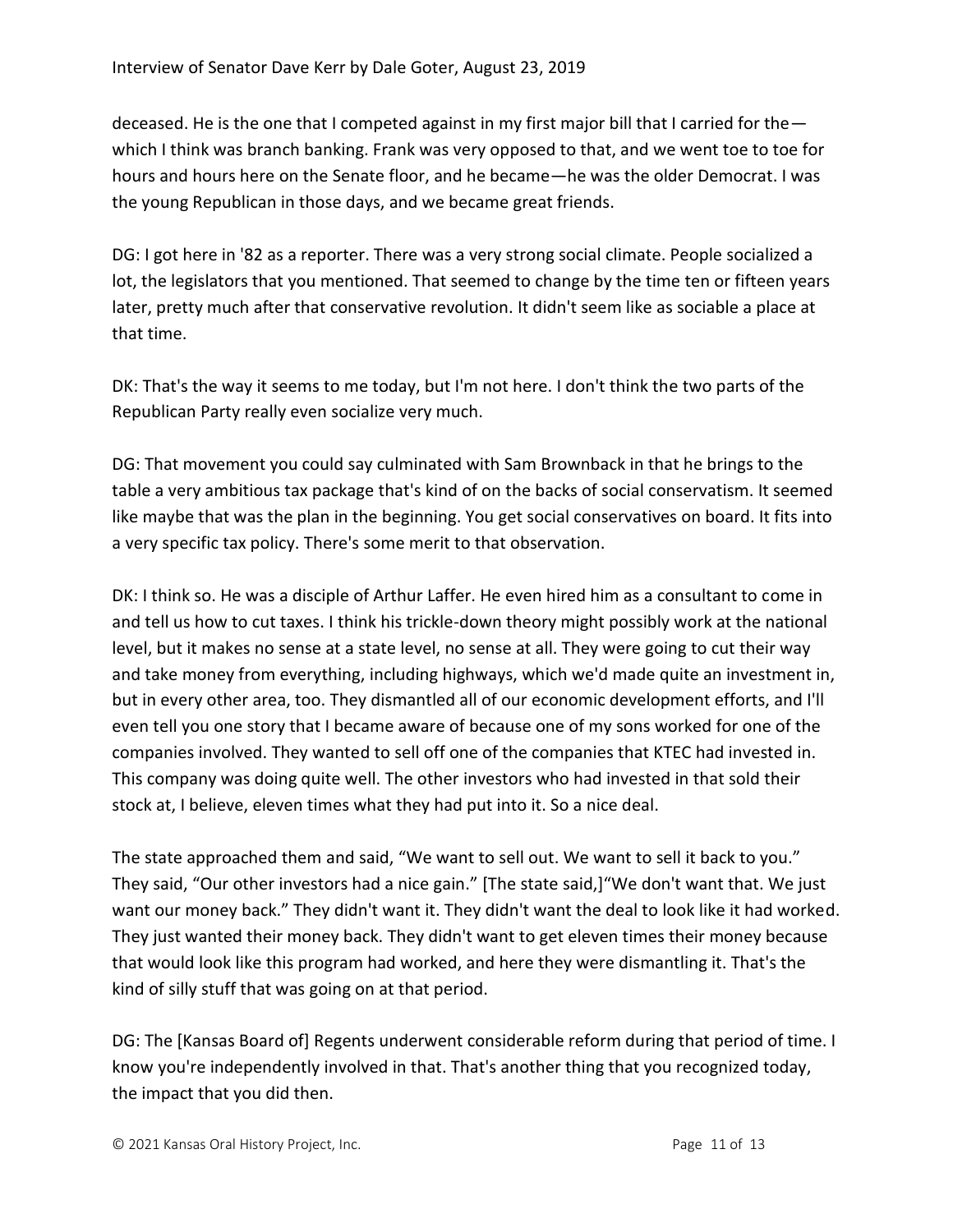DK: Yes, one of the big things was that the community colleges that had been under the State Board of Education, it seemed to make sense to put them under the same entity that was managing or was overseeing, I should say, the university system so all higher education [postsecondary education] would be together. That really wasn't that difficult to do. At least I don't remember it as being all that difficult. I think that we were able to put that together. It made sense, and we did it.

DG: The number of community colleges was an issue back then. It still is. Is that something that you wish you might have got something done on? What do we have? Nineteen of them?

DK: Oh, yes. Consolidation of anything is difficult or involuntary consolidation. Yes, we have nineteen, I think, and it's too many. Some of them aren't thriving, and they probably won't ever thrive. But telling a community—in many ways, that's one of their biggest economic drivers is that is the community college, telling them they have to give that up because we're no longer going to support it, that's really hard to do, and I'm not sure that is the role of the state to make that statement.

DG: That plays out in public education, too, the fact that we had 300-and-some school districts.

DK: But it's fewer than it used to be.

DG: Not a lot fewer though. Do you see that as a missed opportunity along the way? Maybe something could have been done back then that can't be done now?

DK: No. As they've become completely unsupportable, just no longer a viable entity, they have closed. But that comes from someone who was in a graduating class of six in Coats, Kansas [town in Pratt County], back in 1963. It closed two years later. Coats [school] closed, and they're better off for it, for having done that. Now the consolidated school that they're in probably ought to be combined with the Pratt School District, all in one, but that hasn't happened yet, and I don't know that that's for us to decide.

DG: I don't want to one-up you, but I was in a graduating class of three in North Dakota.

DK: You're only the second person that has ever one-upped me on the size of the school graduating class. I didn't know that. I respect you even more now.